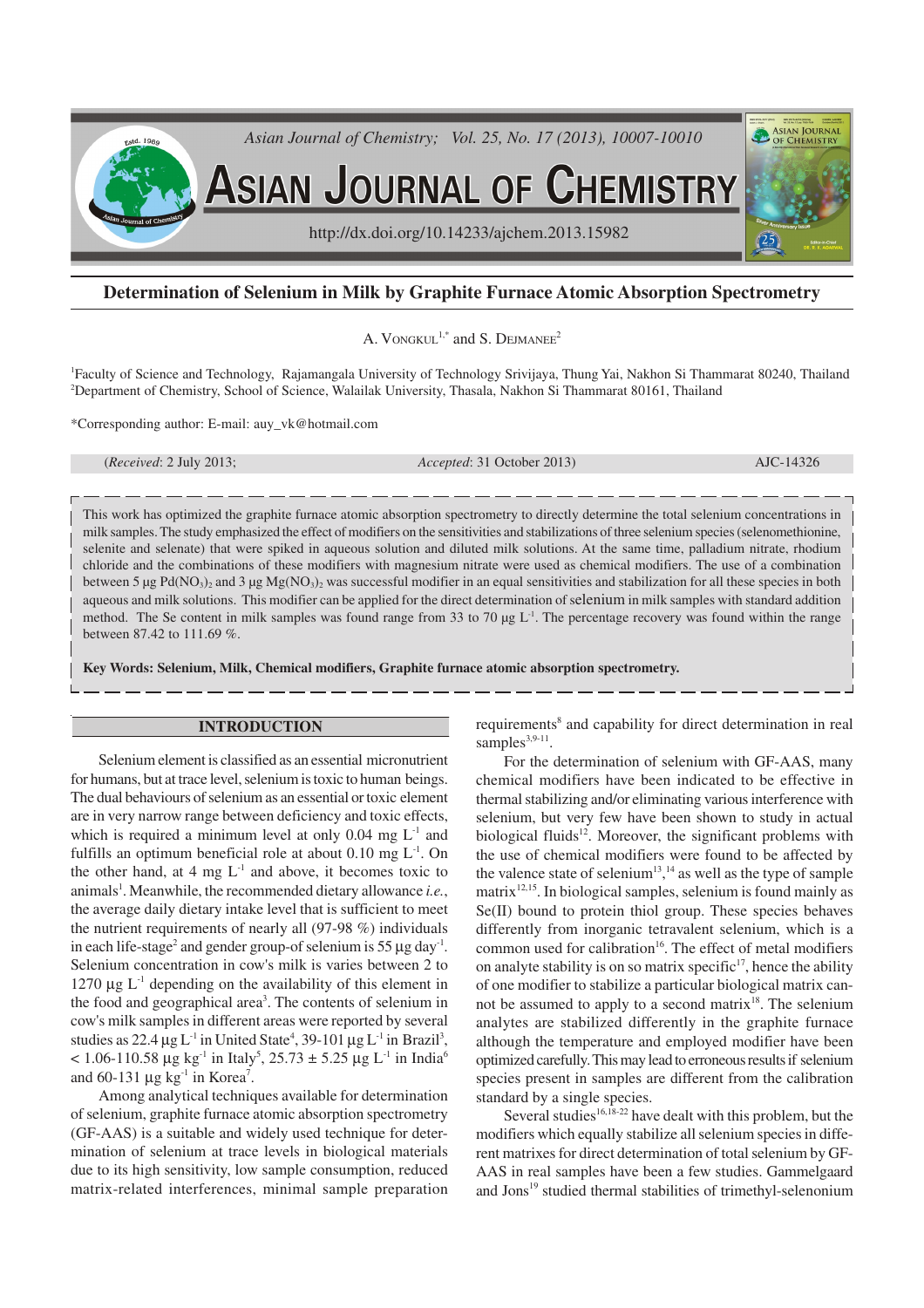(TMSe), selenomethionine (SeMet), selenite [Se(IV)] and selenate [Se(VI)] in aqueous and plasma. It was found that the addition of 20 µg of palladium alone is just as effective as the combination of palladium and magnesium nitrate. But, the addition of magnesium nitrate did not improve the stabilization and sensitivity of different selenium compounds. Gammelgaard and Larsen<sup>23</sup> found that using GF-AAS with palladium as chemical modifier, the sensitivities for Se(IV), SeMet and TMSe in aqueous solution were similar. In blood plasma, the GF-AAS sensitivities of Se(IV) and Se(VI) were equal.

For the direct determination of selenium in milk samples, the addition of surfactant agents (Triton X-100 and tertiary amines) were used to prepare the suspension milk samples. While, Ni, Pd and the combination of Rh with  $Mg(NO<sub>3</sub>)<sub>2</sub>$  and Pd with  $Mg(NO<sub>3</sub>)<sub>2</sub>$  were used as chemical modifiers<sup>3,9,24,25</sup>.

The purpose of this work was to compare the effect of palladium nitrate, rhodium chloride and combinations of these modifiers with magnesium nitrate as chemical modifiers on the sensitivity and stabilization of different selenium species (three common valance states; Se(II) as selenomethionine, Se(IV) as selenite and Se(VI) as selenate) in aqueous and milk solutions by using GF-AAS. The attempt was made to determine the modifier which could serve as the best modifier for direct determination of total selenium in milk samples by using only an inorganic tetravalent selenium standard.

#### **EXPERIMENTAL**

All reagents were used as analytical grade and ultrapure grade for  $HNO<sub>3</sub>$  (Merck, Germany). Deionized water was from a Milli-Q system (Millipore, USA).

Standard solution of selenium species  $(1000 \text{ mg } L^{-1})$  in  $0.5$  M HNO<sub>3</sub> were prepared. Se(VI) from Na<sub>2</sub>SeO<sub>4</sub> (Fluka) and Se(II) from seleomethionine (ACROS Organic C) and  $Se(IV)$  were obtained from  $SeO<sub>2</sub>$  (Merck).

Modifier solutions were prepared by appropriate dilution of  $10$  g L<sup>-1</sup> Pd(NO<sub>3</sub>)<sub>2</sub> (Perkin-Elmer part no. BO19-0635) and  $Mg(NO<sub>3</sub>)<sub>2</sub>$ .6H<sub>2</sub>O (Perkin-Elmer part no. BO19-0634) stock solutions in deionized water, respectively. While, Rh modifier solution was prepared by using  $RhCl<sub>3</sub>$  (ACROS -Organic C) and Triton X-100 (Merck, Germany) was employed for modification of the natural viscosity samples.

Milk samples were used liquid milk that purchased from minimart in the same day. All sample containers, glasswares and autosampler cups were soaked in 10 % nitric acid for 48 h and then rinsed thoroughly with deionized water and dried.

A Perkin-Elmer model AAnalyst 800 atomic absorption spectrometer was connected to a transversely heated graphite atomized equipped with an AS-80 furnace autosampler and longitudinal Zeeman background correction, also from Perkin-Elmer. High purity argon (99.999 %, Thailand) was used as a purge gas at the flow rate 250 mL min<sup>-1</sup>. A selenium electrode discharge lamp from Perkin-Elmer (Germany) operated at 220 mA was used for all investigation. A 2 nm spectral band width was selected to isolate the 196.0 nm resonance line of Se. All absorbance measurements were performed in peak area mode. The atomization program and instrumental parameters presented in Table-1.

| TABLE-1                        |
|--------------------------------|
| TEMPERATURE PROGRAMS OF GF-AAS |
| FOR SELENIUM DETERMINATION     |

| <b>Step</b>    | Temp.         | Time(s) |      | Ar flow rate | Stage       |
|----------------|---------------|---------|------|--------------|-------------|
|                | $^{\circ}$ C) | Ramp    | Hold | $(mL min-1)$ |             |
|                | 110           |         | 30   | 250          | Drying      |
| $\overline{2}$ | 130           | 15      | 30   | 250          | Drying      |
| 3              | Variable      | 10      | 20   | 250          | Pyrolysis   |
| 4              | Variable      |         |      | $0$ (read)   | Atomization |
| 5              | 2450          |         |      | 250          | Cleaning    |

For thermal stabilization, 20  $\mu$ L of 50  $\mu$ g L<sup>-1</sup> solutions of the three selenium species were analyzed by the addition of 5 µL of chemical modifier, corresponding to the application of 5 µg of Pd or Rh and 3 µg of  $Mg(NO<sub>3</sub>)<sub>2</sub>$  in to the furnace. All solutions were analyzed in triplicate.

The standard solutions of these selenium species (50  $\mu$ g L<sup>-1</sup>) were prepared in only 0.2 % nitric acid for aqueous solutions. While, the spiked milk solutions with these selenium species  $(50 \mu g L^{-1})$  or diluted milk solutions were carried out at the ratio of 1:4 by volume between low fat milk samples and 7.0 % Triton X-100 in 0.2  $%$  HNO<sub>3</sub> that were occurred homogeneous milk solutions. The effectiveness of four modifiers on thermal behavior was investigated by using several pyrolysis temperatures at 600 to 1500 °C in aqueous solutions and 900 to 1700 °C in diluted milk solutions by using constant atomization temperature for each modifier.

## **RESULTS AND DISCUSSION**

**Effect of modifiers on stabilizations and sensitivities of selenium species:** In the absence of any chemical modifier and nitric acid, equal sensitivities of different selenium species could not be observed<sup>22</sup>. The effect of Pd, Rh and combination of these modifiers with magnesium nitrate on the thermal stabilization and sensitivity of selenium species in aqueous and diluted milk solutions were studied.

In aqueous solutions, the addition of Pd (Fig. 1) and Pd with  $Mg(NO<sub>3</sub>)<sub>2</sub>$  (Fig. 3) modifiers were shown that pyrolysis curves for SeMet, Se(IV) and Se(VI) species gave a similar pattern. The results obtained from the addition of Rh (Fig. 2) and Rh with  $Mg(NO<sub>3</sub>)<sub>2</sub>$  (Fig. 4) modifiers that were indicated the same pattern of pyrolysis curves for these species with a equal stabilization of these selenium species. However, small differences in sensitivities do occur for Se(IV) and Se(VI) for Rh and Rh with  $Mg(NO<sub>3</sub>)<sub>2</sub>$  modifiers.

For milk solutions in the presence of Pd (Fig. 1) and Pd with  $Mg(NO<sub>3</sub>)<sub>2</sub>$  (Fig. 3) modifiers, the pyrolysis curves were almost stabilized to the same pattern. The stabilization of 1900 °C, with adding 1 ng of each selenium species in graphite tube) Se(IV) and Se(VI) were almost equal while SeMet is rather low at all temperatures studies with small differences of sensitivities.

The addition of these selenium species in milk solutions were stabilized to the same extent by addition of Rh modifier (Fig. 2). The stabilization of Se(IV) and Se(VI) were equal while SeMet was much lower as compared to other selenium species. In Fig. 4 shown that the pyrolysis curves of these species were almost similar stabilized when using Rh with  $Mg(NO<sub>3</sub>)<sub>2</sub>$ modifier. The stabilization of Se(IV) and Se(VI) were equal while SeMet was much lower as compared to other selenium species.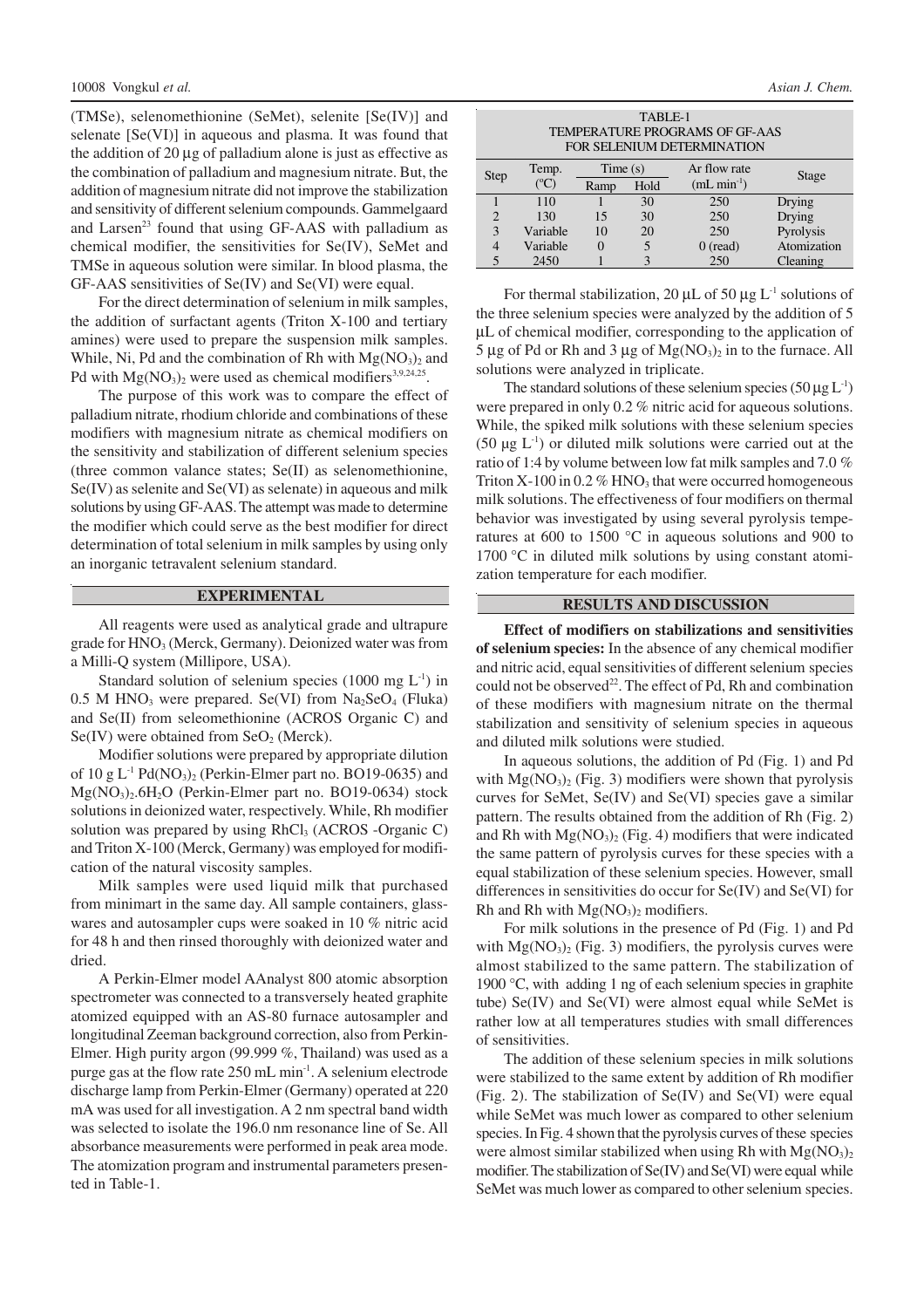

Fig. 1. Pyrolysis curves of selenium species by using Pd modifier in aqueous and diluted milk solutions (atomization fixed at 2000 °C, with adding 1 ng of each selenium species in graphite tube)



Fig. 2. Pyrolysis curves of selenium species by using Rh modifier in aqueous and diluted milk solutions(atomization fixed at 1900 with adding 1 ng of each selenium species in graphite tube)



500 600 700 800 900 1000 1100 1200 1300 1400 1500 1600 Temperature (°C)

Fig. 3. Pyrolysis curves of Se species by using Pd with  $Mg(NO<sub>3</sub>)<sub>2</sub>$  modifier in aqueous and diluted milk solutions (atomization fixed at 2000 °C, with adding 1 ng of each selenium species in graphite tube)



Fig. 4. Pyrolysis curves of selenium species by using Rh with and  $Mg(NO<sub>3</sub>)<sub>2</sub>$ modifier in aqueous and diluted milk solutions (atomization fixed at

Even after careful optimization of thermal stabilization with different modifiers, it was possible to find modifier which was able to equally stabilize all selenium species in aqueous and milk solutions. At constant absorbance signals of pyrolysis curves, a randomized complete block design (RCBD) was applied. Analysis of variance (ANOVA) and the Scheffe's test at 5 % confidence level of significance were used to compare the mean of absorbance signals between different modifiers and selenium species. The result found that no statistical difference occurred when using the chemical modifier combination of Pd with  $Mg(NO<sub>3</sub>)<sub>2</sub>$  in both aqueous and milk solutions. From this results, it may conclude that the addition of magnesium to the Pd-Mg modifier increases the speed of diffusion by causing palladium to form smaller droplets/conglomerates on thermal pre-treatment (*i.e*. a less closely packed matrix lattice), with a consequent sharpening of the absorbance peak. Furthermore, the addition of  $Mg(NO<sub>3</sub>)<sub>2</sub>$  as an oxidizing agent and the high concentration of HNO<sub>3</sub> present may delay such a reduction and facilitate the formation of mixed oxides for stabilization of high volatile selenium compounds. The decrease in the permissible thermal pre-treatment temperatures on the addition of magnesium to the modifier is most likely due to the lower decomposition temperature of MgO in the furnace relative to  $PdO<sup>18</sup>$  with a corresponding loss of adsorbed SeO<sub>2</sub>. These results are in good agreement with that described results for palladium, either as the Pd-Mg modifier. They have proven to be very successful and reliable to prevent the loss of selenium from all compounds, due to a pyrolysis temperature of at least 1000 °C. Furthermore, a direct comparison of various platinumgroup metals Pd was found to be the most effective modifier<sup>8</sup>.

**Effect of dilution factor and the use of 7.0 % Triton X-100 in 0.2 % HNO3:** The possibility of milk introduction in the graphite without any dilution was unsuitable due to poor repeatability caused by both carbon residues in graphite tube and fat residues in autosampler capillary tube<sup>3</sup>. The dilution factors were selected as a compromise between required sensitivity and minimum organic matter dispensed inside the graphite tube $^{26}$  which can improve the homogeneity of milk solution. For the direct determination, low fat milk and fat milk samples were diluted with 7 % Triton X-100 in 0.2 %  $HNO<sub>3</sub>$  that was served the higher sensitivity and good homogeneous milk solution at the ratios of 1:9 and 1:24 by volume, respectively. The fat milk samples employed more volumes of diluents than the low fat milk samples due to the fat compounds that were contained in fat milk samples.

For the selected modifier, the limit of detection (calculated as  $3\sigma_{\text{blank}}$ /slope,  $n = 7$ ) experimentally determined for only 0.2 % HNO<sub>3</sub> and 7 % Triton X-100 in 0.2 % HNO<sub>3</sub> that were 0.97 and 1.03  $\mu$ g L<sup>-1</sup>. Therefore, the limit of detection of the dilution of 1:9 low fat milk sample, prepared in 0.2  $%$  HNO<sub>3</sub> and then adding with 7 % Triton X-100, was 1.57  $\mu$ g L<sup>-1</sup>. For all analyses, the detection limit of selenium varied slightly depending on sample matrix.

Precision and accuracy studies were carried out by employing addition-recovery experiments for milk samples spiked with 50  $\mu$ g L<sup>-1</sup> Se(IV) standard solution. It is interesting to point out that the relative standard deviations were lower than 5 %. The recovery values were fairly good within the range of 87.42 to 111.69 % for all selenium spiked in milk samples.